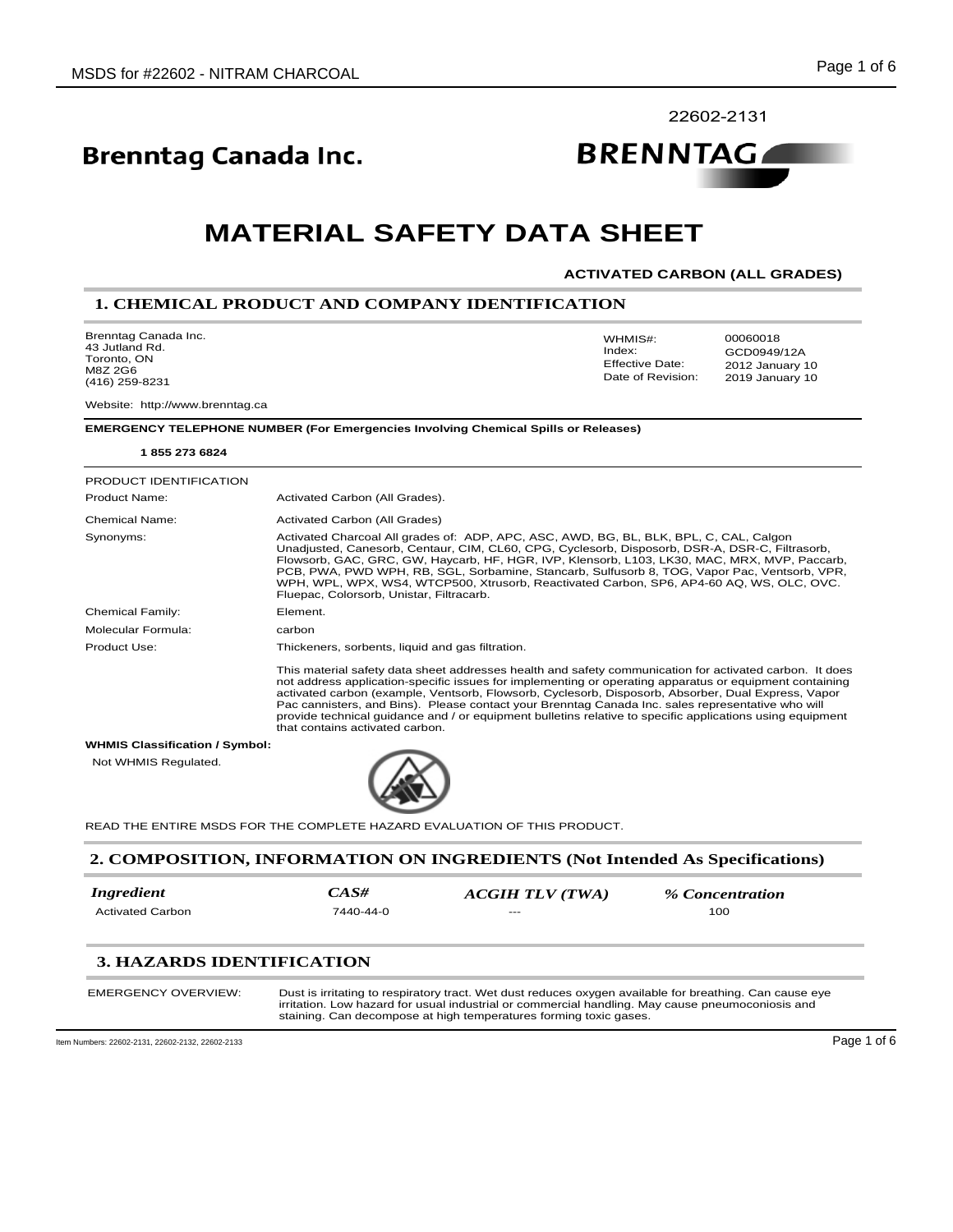| Activated Carbon (All Grades)            | Brenntag Canada Inc.                                                                                                                                                                                                                                                                                                                                                                                                                                                                                                                                                                                                                                                                                                                                                                                                                                                                                                                                                                                                                                                                                                                                                         |  |
|------------------------------------------|------------------------------------------------------------------------------------------------------------------------------------------------------------------------------------------------------------------------------------------------------------------------------------------------------------------------------------------------------------------------------------------------------------------------------------------------------------------------------------------------------------------------------------------------------------------------------------------------------------------------------------------------------------------------------------------------------------------------------------------------------------------------------------------------------------------------------------------------------------------------------------------------------------------------------------------------------------------------------------------------------------------------------------------------------------------------------------------------------------------------------------------------------------------------------|--|
| WHMIS Number:<br>00060018<br>Page 2 of 6 | 2019 January 10<br>Date of Revision:                                                                                                                                                                                                                                                                                                                                                                                                                                                                                                                                                                                                                                                                                                                                                                                                                                                                                                                                                                                                                                                                                                                                         |  |
| Inhalation:                              | Product may be mildly irritating to the nose, throat and respiratory tract and may cause coughing and<br>sneezing. Excessive contact with powder may cause drying of mucous membranes of nose and throat<br>due to absorption of moisture and oils. See "Other Health Effects" Section.                                                                                                                                                                                                                                                                                                                                                                                                                                                                                                                                                                                                                                                                                                                                                                                                                                                                                      |  |
| <b>Skin Contact:</b>                     | This product may cause irritation due to abrasive action. Contact may cause drying of the skin due to<br>absorption of moisture and oils. May cause defatting, drying and cracking of the skin. Prolonged,<br>confined (especially under the finger nails, under rings or watch bands) or repeated exposure may cause<br>skin irritation. Prolonged and repeated contact may lead to dermatitis.                                                                                                                                                                                                                                                                                                                                                                                                                                                                                                                                                                                                                                                                                                                                                                             |  |
| Skin Absorption:                         | Not likely to be absorbed through the skin.                                                                                                                                                                                                                                                                                                                                                                                                                                                                                                                                                                                                                                                                                                                                                                                                                                                                                                                                                                                                                                                                                                                                  |  |
| Eye Contact:                             | This product may cause irritation due to abrasive action.                                                                                                                                                                                                                                                                                                                                                                                                                                                                                                                                                                                                                                                                                                                                                                                                                                                                                                                                                                                                                                                                                                                    |  |
| Ingestion:                               | Ingestion of large doses can have cathartic (laxative) effects.                                                                                                                                                                                                                                                                                                                                                                                                                                                                                                                                                                                                                                                                                                                                                                                                                                                                                                                                                                                                                                                                                                              |  |
| Other Health Effects:                    | Effects (irritancy) on the skin and eyes may be delayed. Strict adherence to first aid measures following<br>any exposure is essential. In general, long-term exposure to high concentrations of dust may cause<br>increased mucous flow in the nose and respiratory system airways. This condition usually disappears<br>after exposure stops. Controversy exists as to the role exposure to dust has in the development of<br>chronic bronchitis (inflammation of the air passages into the lungs). Other factors such as smoking and<br>general air pollution are more important, but dust exposure may contribute. (4) May cause asphyxiation,<br>pneumoconiosis and staining. Wet dust reduces oxygen available for breathing. Asphyxia is<br>characterized by increased breathing volume, accelerated pulse rate, muscular incoordination, faulty<br>judgement, emotional instability, fatigue, nausea, vomiting, bewilderment, gasping respiration and<br>unconsciousness. Pneumoconiosis is the deposition of dust in the lungs and the tissue's reaction to its<br>presence. When exposure to the dust is severe or prolonged, the lungs' defenses are overwhelmed. |  |

# **4. FIRST AID MEASURES**

| Inhalation:         | If respiratory problems arise, move the victim to fresh air. Give artificial respiration ONLY if breathing has<br>stopped. Give cardiopulmonary resuscitation (CPR) if there is no breathing AND no pulse. Obtain<br>medical advice IMMEDIATELY.                                                                                                                                                       |
|---------------------|--------------------------------------------------------------------------------------------------------------------------------------------------------------------------------------------------------------------------------------------------------------------------------------------------------------------------------------------------------------------------------------------------------|
| Skin Contact:       | Start flushing while removing contaminated clothing. Wash affected areas thoroughly with soap and<br>water. If irritation, redness, or a burning sensation develops and persists, obtain medical advice.                                                                                                                                                                                               |
| Eye Contact:        | Immediately flush eyes thoroughly for 15 minutes with running water. Hold eyelids open during flushing.<br>If irritation persists, repeat flushing.                                                                                                                                                                                                                                                    |
| Ingestion:          | Do not attempt to give anything by mouth to an unconscious person. If victim is alert and not convulsing,<br>rinse mouth out and give 1/2 to 1 glass of water to dilute material. DO NOT induce vomiting. If<br>spontaneous vomiting occurs, have victim lean forward with head down to avoid breathing in of vomitus,<br>rinse mouth and administer more water. Obtain medical attention IMMEDIATELY. |
| Note to Physicians: | Treat symptomatically. Medical conditions that may be aggravated by exposure to this product include<br>diseases of the skin, eyes or respiratory tract                                                                                                                                                                                                                                                |

# **5. FIRE-FIGHTING MEASURES**

|                                          | <b>Autolgnition</b>                                                        | Flammability Limits in Air (%): |                 |
|------------------------------------------|----------------------------------------------------------------------------|---------------------------------|-----------------|
| Flashpoint (°C)                          | Temperature (°C)                                                           | LEL                             | UEL             |
| Non-combustible (does not<br>burn).      | $>220$ (3)                                                                 | Not applicable.                 | Not applicable. |
| Flammability Class (WHMIS):              | Not regulated.                                                             |                                 |                 |
| <b>Hazardous Combustion</b><br>Products: | Thermal decomposition products are toxic and may include oxides of carbon. |                                 |                 |
| Unusual Fire or Explosion<br>Hazards:    | Minimize air borne spreading of dust.                                      |                                 |                 |
| Sensitivity to Mechanical Impact:        | Not expected to be sensitive to mechanical impact.                         |                                 |                 |
| Rate of Burning:                         | Not available.                                                             |                                 |                 |
| <b>Explosive Power:</b>                  | Not available.                                                             |                                 |                 |
| Sensitivity to Static Discharge:         | Not expected to be sensitive to static discharge.                          |                                 |                 |
| Fire Extinguishing Media:                | Water. Use media appropriate for surrounding fire and/or materials.        |                                 |                 |
| Instructions to the Fire Fighters:       | Spilled material may cause floors and contact surfaces to become slippery. |                                 |                 |
|                                          |                                                                            |                                 |                 |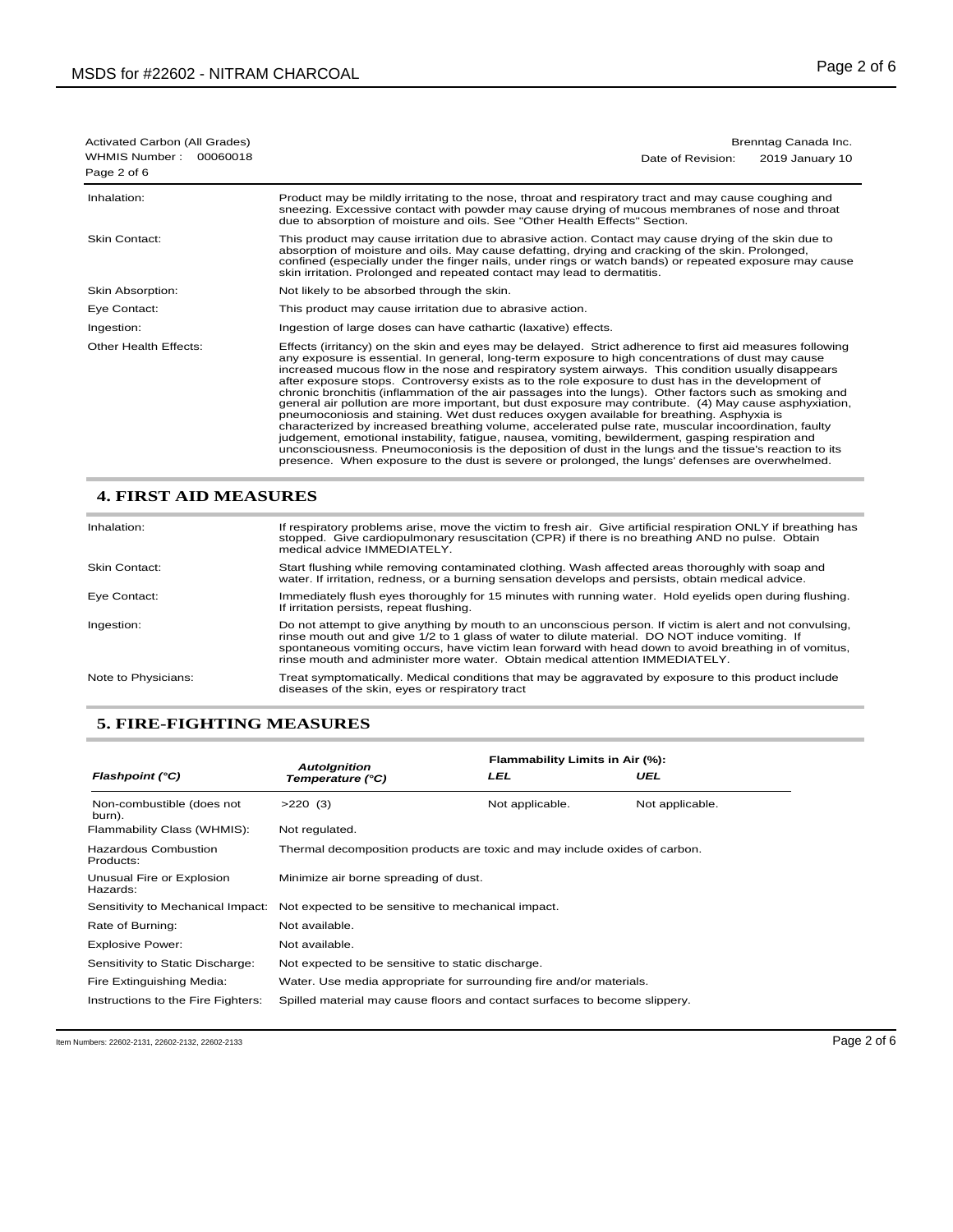Activated Carbon (All Grades) Brenntag Canada Inc. WHMIS Number : 00060018 **Date of Revision:** 2019 January 10 Page 3 of 6

Equipment:

Fire Fighting Protective Use self-contained breathing apparatus and protective clothing.

# **6. ACCIDENTAL RELEASE MEASURES**

Information in this section is for responding to spills, leaks or releases in order to prevent or minimize the adverse effects on persons, property and the environment. There may be specific reporting requirements associated with spills, leaks or releases, which change from region to region.

In all cases of leak or spill contact vendor at Emergency Number shown on the front page of this MSDS. Minimize air borne spreading of dust. Wear respirator, protective clothing and gloves. Avoid dry sweeping. Do not use compressed air to clean surfaces. Vacuuming or wet sweeping is preferred. Do<br>not allow to enter sewers or watercourses. Collect product and contaminated soil for re-use or disposal.<br>Ventilate enclosed adversely affect the environment. Containment and Clean-Up Procedures:

> Where a package (drum or bag) is damaged and / or leaking, repair it, or place it into an over-pack drum immediately so as to avoid or minimize material loss and contamination of surrounding environment. See Section 13, "Disposal Considerations".

## **7. HANDLING AND STORAGE**

| <b>Handling Practices:</b>                                   | Use normal "good" industrial hygiene and housekeeping practices. Minimize air borne spreading of dust.<br>Clean up immediately to eliminate slipping hazard.                                                                                                                                                                                            |
|--------------------------------------------------------------|---------------------------------------------------------------------------------------------------------------------------------------------------------------------------------------------------------------------------------------------------------------------------------------------------------------------------------------------------------|
| <b>Ventilation Requirements:</b>                             | Wet activated carbon removes oxygen from air causing a severe hazard to workers inside carbon<br>vessels and enclosed or confined spaces. Before entering such a confined space, sampling and work<br>procedures for low oxygen levels should be taken to ensure ample oxygen availability, observing all<br>local, provincial and federal regulations. |
| <b>Other Precautions:</b>                                    | Use only with adequate ventilation and avoid breathing dusts. Avoid contact with eyes, skin or clothing.<br>Wash thoroughly with soap and water after handling. Wash contaminated clothing thoroughly before re-<br>use.                                                                                                                                |
| Storage Temperature (°C):                                    | See below.                                                                                                                                                                                                                                                                                                                                              |
| <b>Ventilation Requirements:</b>                             | General exhaust is acceptable.                                                                                                                                                                                                                                                                                                                          |
| Storage Requirements:                                        | Store in a cool, dry and well-ventilated area. Keep away from heat, sparks and flames. Keep containers<br>closed. Avoid moisture contamination. Prolonged storage may result in lumping or caking. Protect from<br>direct sunlight. Protect against physical damage.                                                                                    |
| Special Materials to be Used for<br>Packaging or Containers: | Confirm suitability of any material before using.                                                                                                                                                                                                                                                                                                       |

#### **8. EXPOSURE CONTROLS / PERSONAL PROTECTION**

Recommendations listed in this section indicate the type of equipment, which will provide protection against overexposure to this product. Conditions of use, adequacy of engineering or other control measures, and actual exposures will dictate the need for specific protective devices at your workplace.

| <b>Engineering Controls:</b>            | General exhaust is acceptable. Local exhaust ventilation preferred. May be fatal if inhaled, absorbed<br>through skin, or swallowed. Ventilate low lying areas such as sumps or pits where dense dust may<br>collect. Wet activated carbon removes oxygen from air causing a severe hazard to workers inside carbon<br>vessels and enclosed or confined spaces. Before entering such a confined space, sampling and work<br>procedures for low oxygen levels should be taken to ensure ample oxygen availability, observing all<br>local, provincial and federal regulations. |
|-----------------------------------------|-------------------------------------------------------------------------------------------------------------------------------------------------------------------------------------------------------------------------------------------------------------------------------------------------------------------------------------------------------------------------------------------------------------------------------------------------------------------------------------------------------------------------------------------------------------------------------|
| Eye Protection:                         | Safety glasses with side shields are recommended to prevent eye contact. Use chemical safety goggles<br>when there is potential for eye contact. Contact lenses should not be worn when working with this<br>material.                                                                                                                                                                                                                                                                                                                                                        |
| <b>Skin Protection:</b>                 | Gloves and protective clothing made from rubber or plastic should be impervious under conditions of<br>use. Prior to use, user should confirm impermeability. Discard contaminated gloves.                                                                                                                                                                                                                                                                                                                                                                                    |
| <b>Respiratory Protection:</b>          | No specific guidelines available. A NIOSH/MSHA approved dust mask for concentrations of nuisance<br>dust up to 10 mg/m <sup>3</sup> As For copper or 100 mg/m <sup>3</sup> particulate An air-supplied respirator if concentrations<br>are higher or unknown.                                                                                                                                                                                                                                                                                                                 |
| Other Personal Protective<br>Equipment: | Wear regular work clothing. The use of coveralls is recommended. Locate safety shower and eyewash<br>station close to chemical handling area. Take all precautions to avoid personal contact.                                                                                                                                                                                                                                                                                                                                                                                 |
| <b>EXPOSURE GUIDELINES</b>              |                                                                                                                                                                                                                                                                                                                                                                                                                                                                                                                                                                               |
| Particulate Not Otherwise Classified:   |                                                                                                                                                                                                                                                                                                                                                                                                                                                                                                                                                                               |

Item Numbers: 22602-2131, 22602-2132, 22602-2133 Page 3 of 6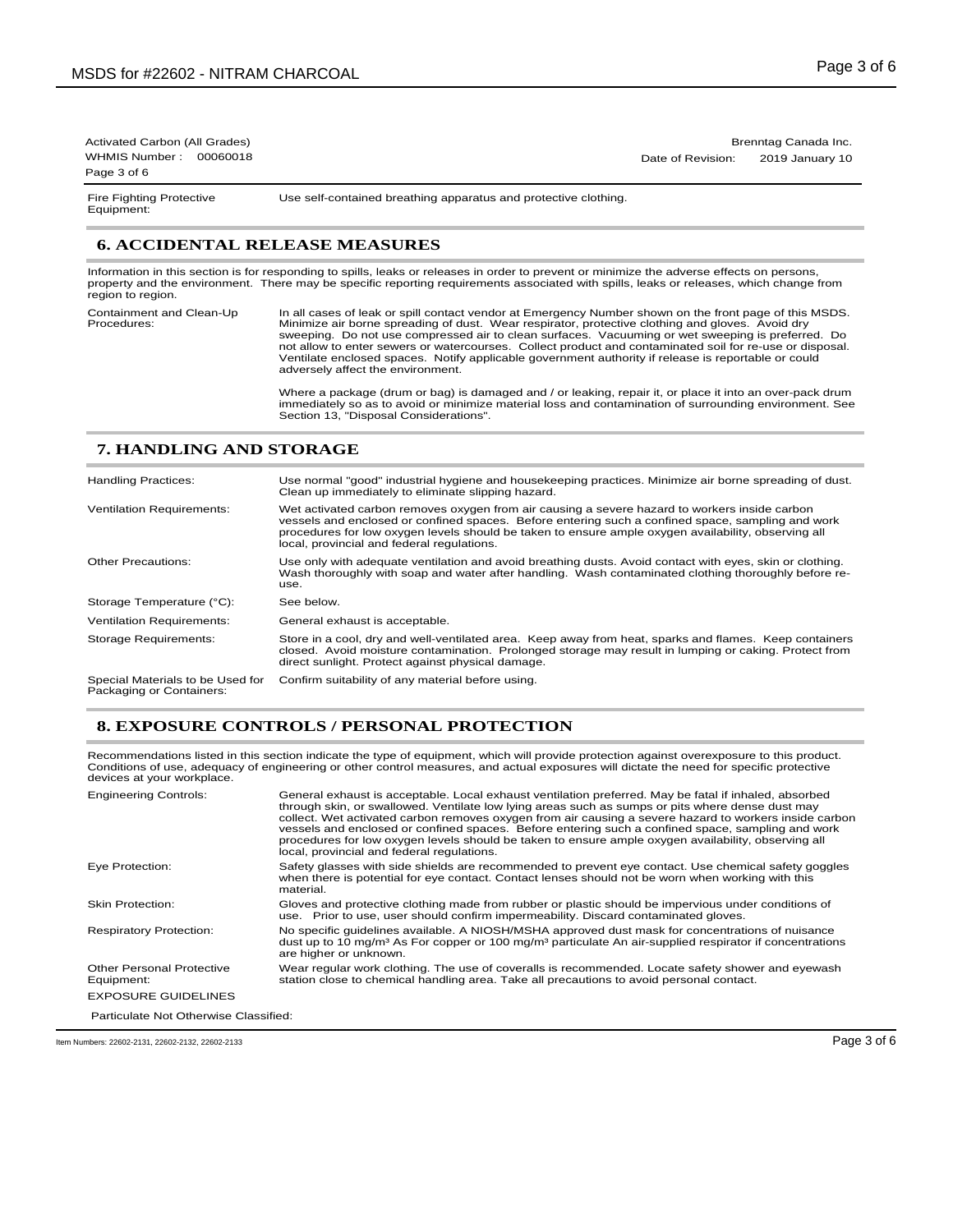Page 4 of 6

ACGIH OSHA<br>10 mg/m<sup>3</sup> - Inhalable particulate 50 mppcf<sup>\*</sup><br>3 mg/m<sup>3</sup> - Respirable particulate 15 mppcf<sup>\*</sup>

10 mg/m<sup>3</sup> - Inhalable particulate 50 mppcf\* or 15 mg/m<sup>3</sup> - Total Dust<br>3 mg/m<sup>3</sup> - Respirable particulate 15 mppcf\* or 5 mg/m<sup>3</sup> - Respirable Fraction

\* mppcf = million particles per cubic foot

### **9. PHYSICAL AND CHEMICAL PROPERTIES (Not intended as Specifications)**

Physical State: Appearance: Odour: Odour Threshold (ppm): Boiling Range (°C): Melting/Freezing Point (°C): Vapour Pressure (mm Hg at 20° C): Vapour Density (Air = 1.0): Relative Density (g/cc): Bulk Density: Viscosity: Evaporation Rate (Butyl Acetate = 1.0): Solubility: % Volatile by Volume: pH: Coefficient of Water/Oil Distribution: Volatile Organic Compounds (VOC): Flashpoint (°C):  $\blacksquare$  Non-combustible (does not burn).

Solid. Black granules or powder. Odourless. Not applicable. Not available. 4,200C Not applicable. Not applicable.  $0.4 - 0.7$ Not applicable. Not applicable. Not applicable. Not soluble in water. 0% Not available. Not available. Not applicable.

#### **10. STABILITY AND REACTIVITY**

| <b>Under Normal Conditions:</b>          | Stable.                                                                                                                                                               |
|------------------------------------------|-----------------------------------------------------------------------------------------------------------------------------------------------------------------------|
| <b>Under Fire Conditions:</b>            | Not flammable.                                                                                                                                                        |
| Hazardous Polymerization:                | Will not occur.                                                                                                                                                       |
| Conditions to Avoid:                     | High temperatures, sparks, open flames and all other sources of ignition. Minimize air borne spreading of<br>dust. Clean up immediately to eliminate slipping hazard. |
| Materials to Avoid:                      | Strong Oxidizers (chlorine, Liquid oxygen., permanganates). Strong acids. Acetone.                                                                                    |
| Decomposition or Combustion<br>Products: | Thermal decomposition products are toxic and may include oxides of carbon.                                                                                            |

#### **11. TOXICOLOGICAL INFORMATION**

#### *TOXICOLOGICAL DATA:*

| <b>SUBSTANCE</b>                                 | LD50 (Oral, Rat)                                 | LD50 (Dermal, Rabbit)                                                                                   | LC50 (Inhalation, Rat, 4h) |  |
|--------------------------------------------------|--------------------------------------------------|---------------------------------------------------------------------------------------------------------|----------------------------|--|
| <b>Activated Carbon</b>                          | $>10000$ mg/kg (3)                               |                                                                                                         | ---                        |  |
| Carcinogenicity Data:                            |                                                  | The ingredient(s) of this product is (are) not classed as carcinogenic by ACGIH, IARC, OSHA or NTP.     |                            |  |
| Reproductive Data:                               | No adverse reproductive effects are anticipated. |                                                                                                         |                            |  |
| <b>Mutagenicity Data:</b>                        |                                                  | No adverse mutagenic effects are anticipated.                                                           |                            |  |
| <b>Teratogenicity Data:</b>                      | No adverse teratogenic effects are anticipated.  |                                                                                                         |                            |  |
| Respiratory / Skin Sensitization<br>Data:        | None known.                                      |                                                                                                         |                            |  |
| <b>Synergistic Materials:</b>                    | None known.                                      |                                                                                                         |                            |  |
| Other Studies Relevant to<br>Material:           |                                                  | Activated Carbon is not a primary skin irritant. The primary skin irritation index in rabbits is 0. (3) |                            |  |
| Item Numbers: 22602-2131, 22602-2132, 22602-2133 |                                                  |                                                                                                         | Page 4 of 6                |  |

Activated Carbon (All Grades) Brenntag Canada Inc. WHMIS Number : 00060018 **Date of Revision:** 2019 January 10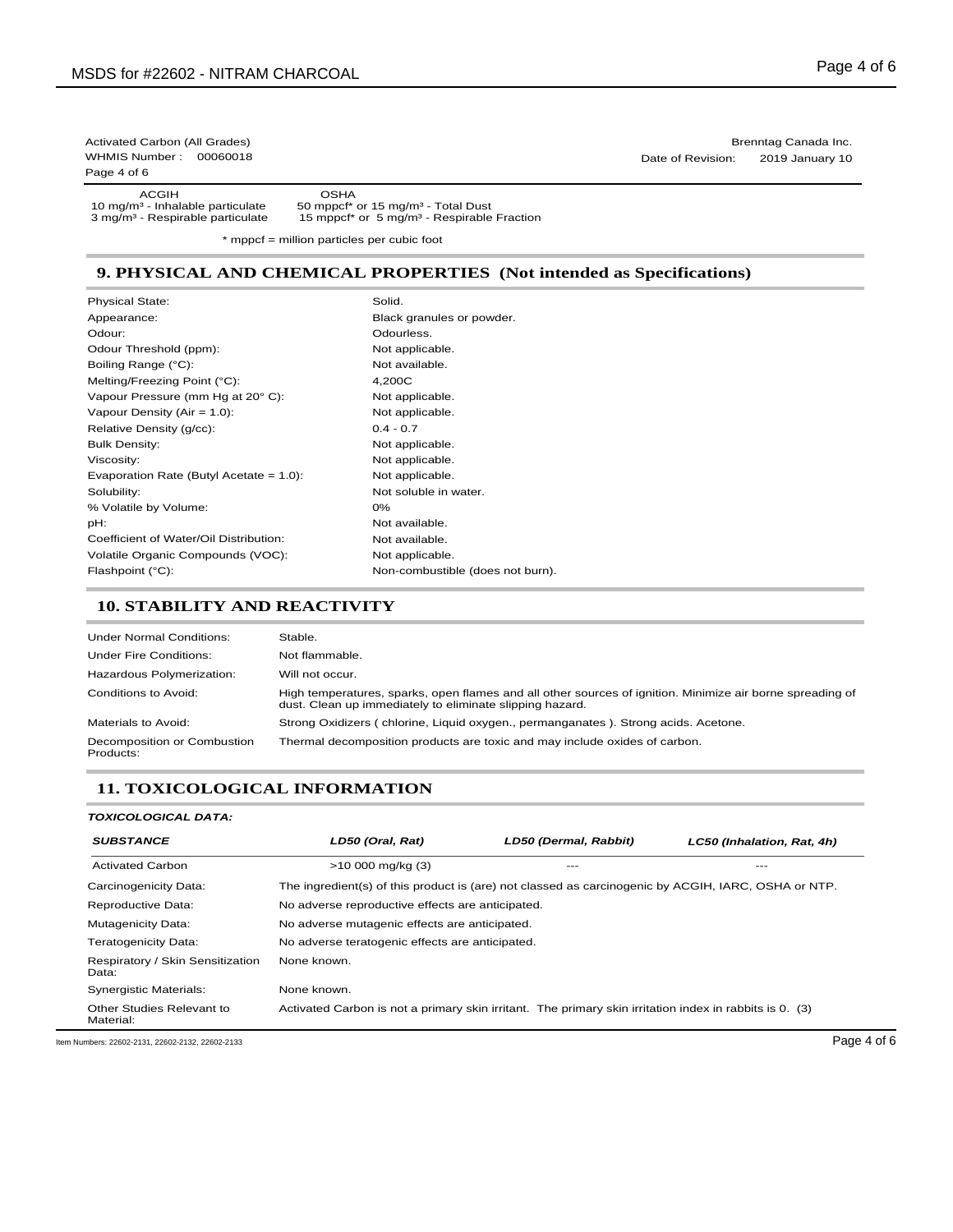WHMIS Number : 00060018 **Date of Revision:** 2019 January 10 Page 5 of 6

Activated Carbon (All Grades) Brenntag Canada Inc.

# **12. ECOLOGICAL INFORMATION**

| Ecotoxicity:               | Not available. May be harmful to aquatic life.                                                                                                                             |
|----------------------------|----------------------------------------------------------------------------------------------------------------------------------------------------------------------------|
| <b>Environmental Fate:</b> | Not available. Product has an unaesthetic appearance and can be a nuisance. Do not contaminate<br>domestic or irrigation water supplies, lakes, streams, ponds, or rivers. |

# **13. DISPOSAL CONSIDERATIONS**

| Deactivating Chemicals:    | None required.                                                                                                                                                                                                                                                                                                                                                                                                                                                                                                                                                                                                            |
|----------------------------|---------------------------------------------------------------------------------------------------------------------------------------------------------------------------------------------------------------------------------------------------------------------------------------------------------------------------------------------------------------------------------------------------------------------------------------------------------------------------------------------------------------------------------------------------------------------------------------------------------------------------|
| Waste Disposal Methods:    | Reevaluation of the product may be required by the user at the time of disposal since the product uses,<br>transformations, mixtures and processes may influence waste classification. Small quantities (less than<br>25 Kg) of unused portions of this product may be discarded with normal, non-hazardous industrial<br>wastes. Large quantities (25 Kg or more) of unused portions of this product may be discarded with<br>normal, non-hazardous wastes, however such disposal should be cleared with the intended recipient.<br>Disposal of post-service material must be done in accordance with local regulations. |
|                            | The product may pose new hazards as a result of its use. It may be necessary to test the post-service<br>flash point and/or leachable heavy materials, and/or benzene, toluene, ethylbenzene and xylene (BTEX)<br>as well as total extractable hydrocarbons (TEH) and mineral oil and grease (MOG). Disposal may be<br>dependent upon whether or not it meets regulatory criteria for control as a hazardous waste. The<br>intended recipient should be consulted prior to initiating disposal.                                                                                                                           |
| Safe Handling of Residues: | See "Waste Disposal Methods".                                                                                                                                                                                                                                                                                                                                                                                                                                                                                                                                                                                             |
| Disposal of Packaging:     | Empty containers retain product residue. No special treatment required. Empty package may be<br>disposed of with normal garbage.                                                                                                                                                                                                                                                                                                                                                                                                                                                                                          |

#### **14. TRANSPORTATION INFORMATION**

#### **CANADIAN TDG ACT SHIPPING DESCRIPTION:**

This product is not regulated by TDG.

Label(s): Not applicable. Placard: Not applicable. ERAP Index: -----. Exemptions: None known.

#### **US DOT CLASSIFICATION (49CFR 172.101, 172.102):**

This product is not regulated by DOT.

Label(s): Not applicable. Placard: Not applicable.

CERCLA-RQ: Not available. Exemptions: None known.

Tests required by 49CFR Part 173 Appendix E which define a spontaneously combustible solid were performed. The test results prove that our products are NOT spontaneously combustible. (3)

#### **15. REGULATORY INFORMATION**

#### **CANADA**

CEPA - NSNR: This material is included on the DSL under the CEPA. CEPA - NPRI: Not included. Controlled Products Regulations Classification (WHMIS):

Not WHMIS Regulated.

#### **USA**

Environmental Protection Act: This material is included on the TSCA Inventory. OSHA HCS (29CFR 1910.1200): Not regulated.

NFPA: Health, Fire, Reactivity () HMIS: 0 Health, 1 Fire, 0 Reactivity (3)

Item Numbers: 22602-2131, 22602-2132, 22602-2133 Page 5 of 6